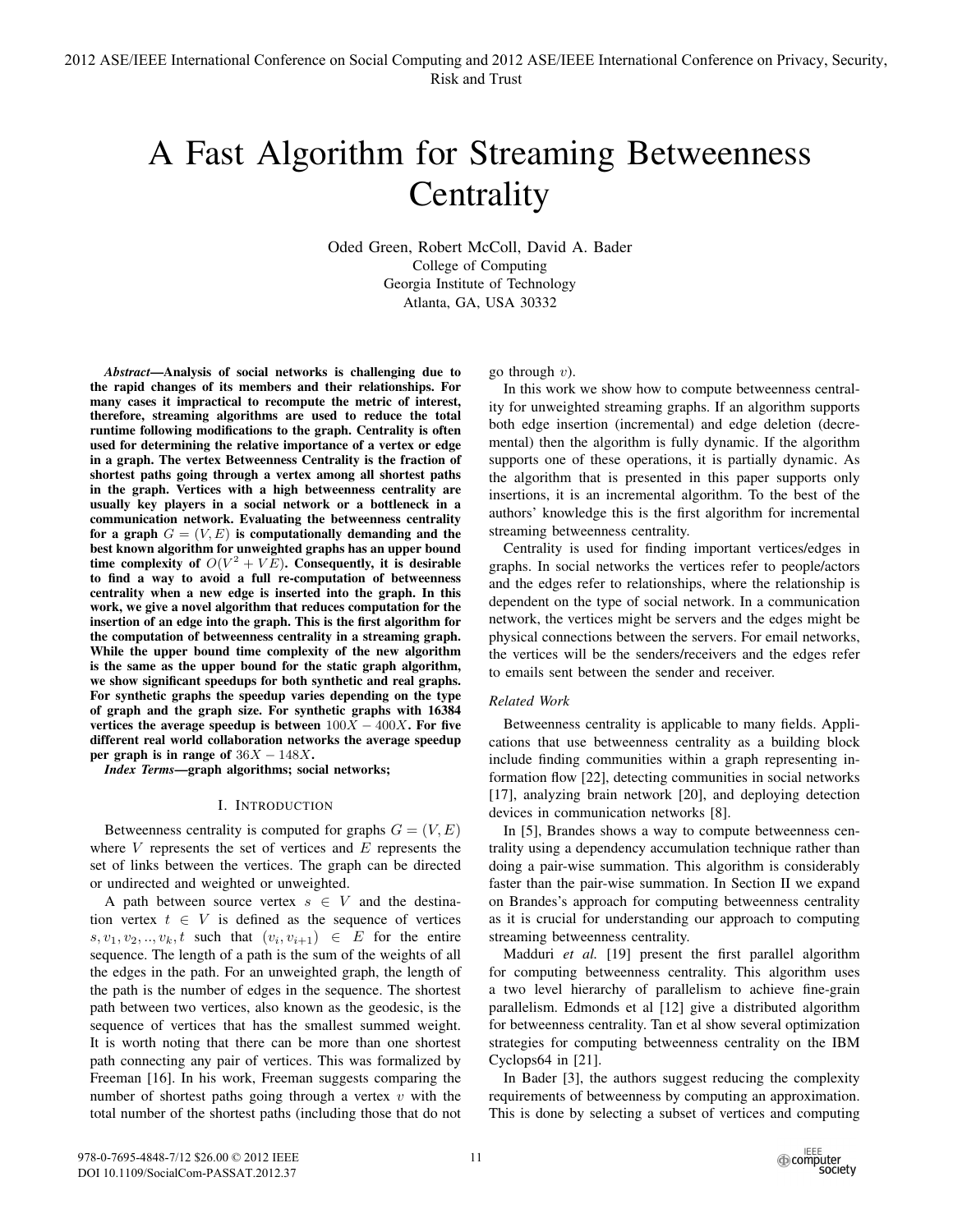betweenness centrality for these vertices alone. In their paper, the authors show that the approximation can give good results for artificial networks. In [19], [11] execution times are presented for the computation of approximate betweenness centrality for graphs with an edge count of half a billion.

In Buluç and Gilbert [7] the authors show a framework, Combinatorial BLAS, for computing betweenness centrality using algebraic computation. Using Combinatorial BLAS, they show that the computation of betweenness centrality is scalable and can be distributed to multiple cores.

## *Betweenness Centrality*

We denote the number of shortest paths between two vertices s and t using  $\sigma_{s,t}$  and the number of shortest paths between two vertices s and t that go through v by  $\sigma_{s,t}(v)$ . It follows that betweenness centrality is computed as follows [16]:

$$
C_B(v) = \sum_{s \neq t \neq v} \frac{\sigma_{st}(v)}{\sigma_{st}}.
$$
 (1)

Finding the shortest path from a single vertex (source) to all the remaining vertices is known as the Single Source Shortest Path (SSSP) problem. Finding the shortest paths from all vertices to all vertices in the graph is known as the All Pairs Shortest Path (APSP) problem. APSP can be solved by running SSSP from every vertex in the graph. The complexity of computing APSP using the Floyd-Warshall algorithm [15] [23] is  $O(V^3)$ . For a more detailed discussion on SSSP and APSP the reader is referred to [10].

The remainder of the paper is organized as follows: In Section II we show Brandes's algorithm with an explanation of the key stages and focus on the dependency accumulation technique. In Section III the new streaming algorithm is presented. We prove that the new algorithm gives the same results as would a full re-computation and show that the algorithm is deterministic. In Section IV we show empirical speedups of the new algorithm versus doing a full recompute on both synthetic and real networks. In Section V a brief summary of the work will be given.

## II. FASTER BETWEENNESS CENTRALITY

In [5], Brandes presents a fast algorithm for computing betweenness centrality based on a dependency accumulation technique which accesses the vertices in the reverse order of the BFS (Breadth First Search) traversal. Brandes's [5] algorithm for faster betweenness centrality is key for understanding the work that will be presented in the sections ahead. Therefore, we give a detailed explanation (without the formal proofs) of his work. It is worth noting that the dependency accumulation approach is faster than previous approaches that required summing up all of the pair-wise dependencies.

The algorithm for computing betweenness centrality presented in [5] is made up of four stages, as shown in Algorithm 1. The first two stages, Stage 0 and Stage 1, are data structure initialization stages, where Stage 0 is a global initialization stage and Stage 1 is 'local' initialization that is completed once for each vertex in the graph.

Algorithm 1: The Betweenness centrality algorithm as suggested in [5]. The pseudo-code is divided into 4 stages.

Stage 0 - global initialization  $C_B[r] \leftarrow 0, r \in V;$ for  $r \in V$  do Stage 1 - local initialization  $S \leftarrow$  empty stack;  $Q \leftarrow$  empty queue;  $P[w] \leftarrow \text{empty list}, w \in V;$  $\sigma[t] \leftarrow 0, t \in V; \sigma[r] \leftarrow 1;$  $d[t] \leftarrow \infty, t \in V; d[r] \leftarrow \infty;$ enqueue  $r \to Q$ ; Stage 2 - BFS traversal while Q *not empty* do dequeue  $v \leftarrow Q$ ; push  $v \rightarrow S$ ; for *all neighbor* w *of* v do *// w found for the first time* if  $d[w] = \infty$  then enqueue  $w \to Q$ ;  $d[w] \leftarrow d[v] + 1;$ if  $d[w] = d[v] + 1$  then  $\sigma[w] \leftarrow \sigma[w] + \sigma[v];$ append  $v \to P[w]$ ; Stage 3 - dependency accumulation  $\delta[v] \leftarrow 0, v \in V;$ while S *not empty* do

pop  $w \leftarrow S$ ; **for** *all*  $v \in P[w]$  **do**  $\delta[v] \leftarrow \delta[v] + \frac{\sigma[v]}{\sigma[w]}(1+\delta[w]);$ if  $w \neq r$  then  $C_B[w] \leftarrow C_B[w] + \delta[w];$ 

In Stage 0 the output of the algorithm, the betweenness centrality score of each vertex is initialized to zero. Stages 1, 2, and 3 are executed for each vertex in the graph. Each vertex is considered a root an iteration over all vertices.

In Stage 1, the data structures that will be used in Stages 2 and 3 are initialized. This includes a stack, queue, and three additional arrays. The first array,  $\sigma$ , counts the number of shortest paths from each vertex to the root of the current shortest path tree,  $r$ . The second array,  $d$ , measures the distance of each vertex from the root. As the graph is unweighted, this is the minimum number of edges between the vertex and the root. We refer to this distance as the level of the vertex in the BFS tree. Initially the distances of all vertices from the root are set to  $\infty$ . The third array, P, is an array of linked lists. Each vertex v has a linked list  $P[v]$ , that contains all the vertices that precede  $v$  in the BFS traversal. These are the parent vertices of  $v$  in the previous level.

Stage 2 and Stage 3 are the key components of the betweenness centrality computation. Stage 2 is a BFS traversal from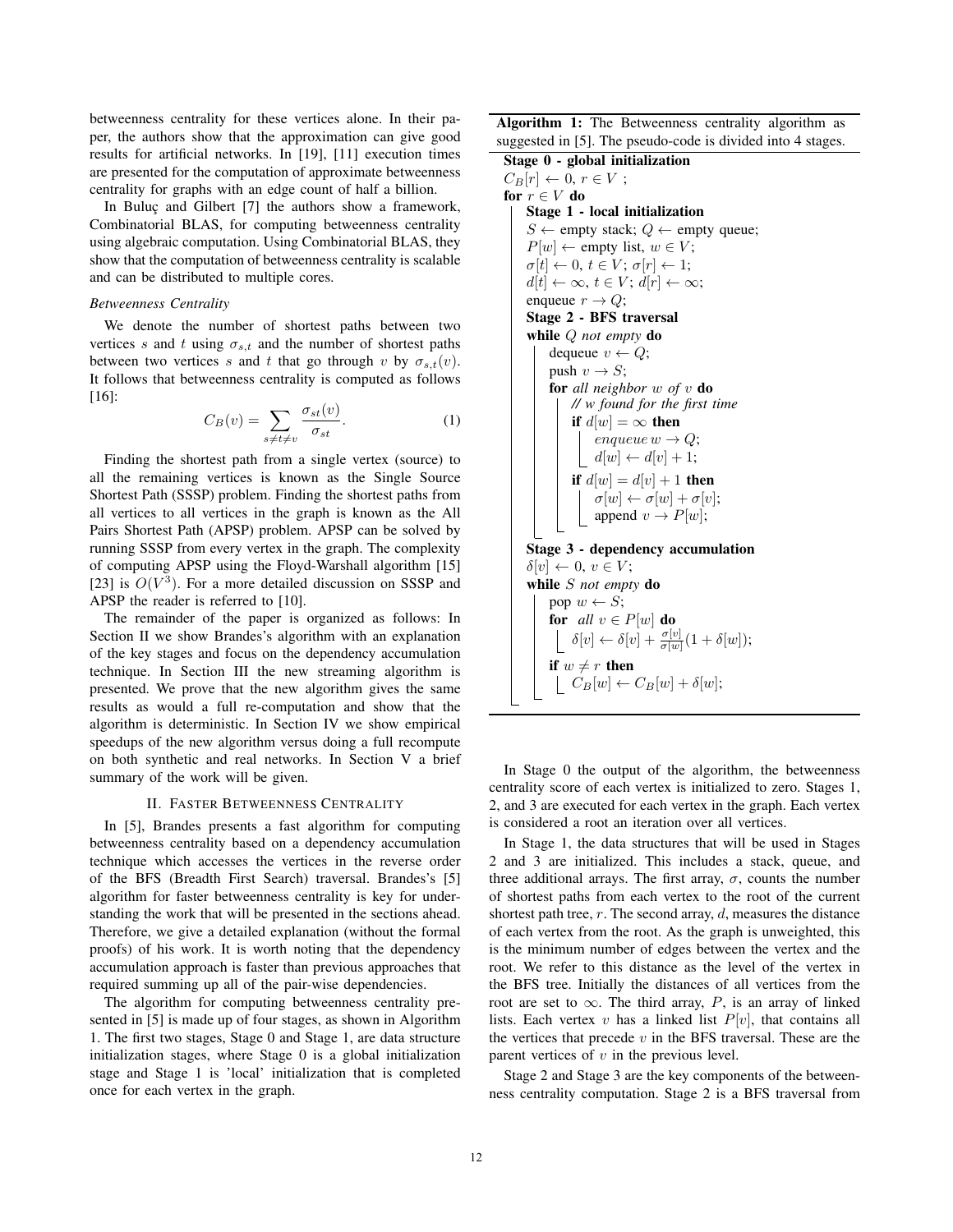a given root that finds the shortest path to all other vertices. In this stage, each element is placed in a queue when it is found. It is later placed in the stack when it is dequeued from the queue.  $\frac{1}{1}$  As part of the BFS traversal the distance from the root vertex, s, to each vertex is also computed. For each vertex,  $v$ , found in the BFS traversal there is a list of parental vertices that are all one hop closer to the root. Thus, all of  $v$ 's shortest paths go through its parents and these are accumulated in  $\sigma[v]$ .

In Eq. (1), the following two notations are seen:  $\sigma_{st}(v)$  and  $\sigma_{st}$ . The latter (denominator) refers to all the shortest path<br>between a and t. The first (numerator) refers to all the shortest between  $s$  and  $t$ . The first (numerator) refers to all the shortest paths between  $s$  and  $t$  that go through vertex  $v$ . If there are no paths between s and t that go through v then  $\sigma_{st}(v)=0$ . <sup>2</sup> By setting  $s$  to be a specific vertex (i.e. the root of the tree) it is possible to compute both numerator and denominator  $\sigma_t(v)$ and  $\sigma_t$  using the BFS traversal for each root vertex s.

Stage 3 computes betweenness centrality using the dependency accumulation technique of Brandes [5]. The pairdependency for a pair of vertices  $s, t$  is defined as follows:

$$
\delta_{st}(v) = \frac{\sigma_{st}(v)}{\sigma_{st}}.\tag{2}
$$

Using Eq. (2) with Eq. (1) changes the computation of betweenness centrality based on the pair-dependency:

$$
C_B(v) = \sum_{s \neq t \neq v} \delta_{st}.
$$
 (3)

In [5] the following relationship is shown and proven:

$$
\delta_s(v) = \sum_{\{w|v \in P_s(w)\}} \frac{\sigma_{sv}}{\sigma_{sw}} (1 + \delta_s(w)). \tag{4}
$$

The immediate outcome of this is that it is no longer necessary to sum all the pair-dependencies as they follow a recursive relation. In addition to this, it is possible to compute each of the  $\delta_s(w)$ , by computing the shortest path from the root , s, to the rest of the graph using a single source shortest path algorithm.

#### *Complexity Analysis*

The memory requirements for the stack, queue and the arrays  $\sigma$  and d are  $O(V)$  as the sizes of these data structures are bound by the number of vertices in the graph  $V$ . The memory needed by the array of linked lists is bound by the number of edges in the graph  $O(E)$  as the maximum number of parents a vertex has is bound by the number of edges it has. The sum of all the parents is bound by the total number of edges in the graph.

As each BFS traversal is computed independently, only a single copy of these data structures needs to be maintained,

which is  $O(V + E)$ . The memory required by the array  $C_B$  is also bound by the number of vertices  $V$ . Therefore, the total memory requirement of this algorithm is  $O(V + E)$ .

The time complexity of BFS is  $O(V + E)$ . The time complexity of the dependency accumulation is also  $O(V + E)$ as the maximal number of steps is bound by the number of parents,  $O(E)$ , and the vertices accessed,  $O(V)$ . As this computation is computed once for each vertex, the time complexity is  $O(V^2+VE)$ . Given that in many cases  $E>V$ , this is simplified to  $O(VE)$ .

# III. STREAMING BETWEENNESS CENTRALITY

In this section we will present a novel algorithm for computing betweenness centrality in streaming graphs. Streaming graphs are graphs into which new edges are inserted over time. We show that it is possible to avoid a full re-computation by maintaining some additional data structures. We show that the algorithm does only minimal re-computation. We show the correctness of the algorithm and show that the algorithm is exact and not an approximation.

Additional data structures will be used to store previously computed values and will allow avoiding redundant computation. These structures will be explained further in this section. Our initialization stages are different from Algorithm 1 as data is maintained between iterations of the insertion rather than thrown away with the completion of the computation as is done in [5]. Following the presentation of the algorithm and the data structures, a deeper complexity analysis of time and space requirements of the algorithm and the data structure will be given. In this work, we focused on unweighted graphs. For simplicity, our proofs will be aimed for at undirected graphs; however, they can be augmented for directed graphs.

# *A. BFS Tree Data Structure*

A BFS tree data structure is maintained for each of vertex in the graph. A BFS tree is the tree created following a BFS traversal from a given root. As these are unweighted graphs, it is possible to maintain the distance of each vertex from the root using an array of size  $|V|$ . Consequently, at any given time, it is possible to query the level of any vertex in any BFS tree in  $O(1)$  time.

While maintaining this structure does indeed increases the space complexity, it will reduce the practical computation requirements and give significant speedups.

#### *B. Edge Insertion*

Given a new edge  $e = (u, v)$  in the graph,  $G = (V, E \cup \{e\})$ , the relative position of the edge will be checked in the different BFS trees. For each of the BFS trees denoted  $T_s$ , before  $e$ connects u and v, one of the following scenarios occurs:  $3$ 

1)  $|d_s(u) - d_s(v)| = 0$  - both vertices are in the same level of the tree prior to the addition. The new edge does not create any shorter paths, meaning that in  $T<sub>s</sub>$  there will

<sup>&</sup>lt;sup>1</sup>For an array based implementation of the queue and the stack, it is necessary to maintain only one of these data structures, as the order in which the vertices are placed in the queue is the same as that of the stack. As the queue (Stage 2) and stack (Stage 3), are not accessed for computational purposes it is safe to implement this with one array and maintain additional pointers.

<sup>&</sup>lt;sup>2</sup>If there are no shortest paths to between s and t,  $\sigma_{st} = 0$ 

<sup>&</sup>lt;sup>3</sup>For simplicity and without the loss of generality, assume that  $u$  is closer to the root than  $v$ .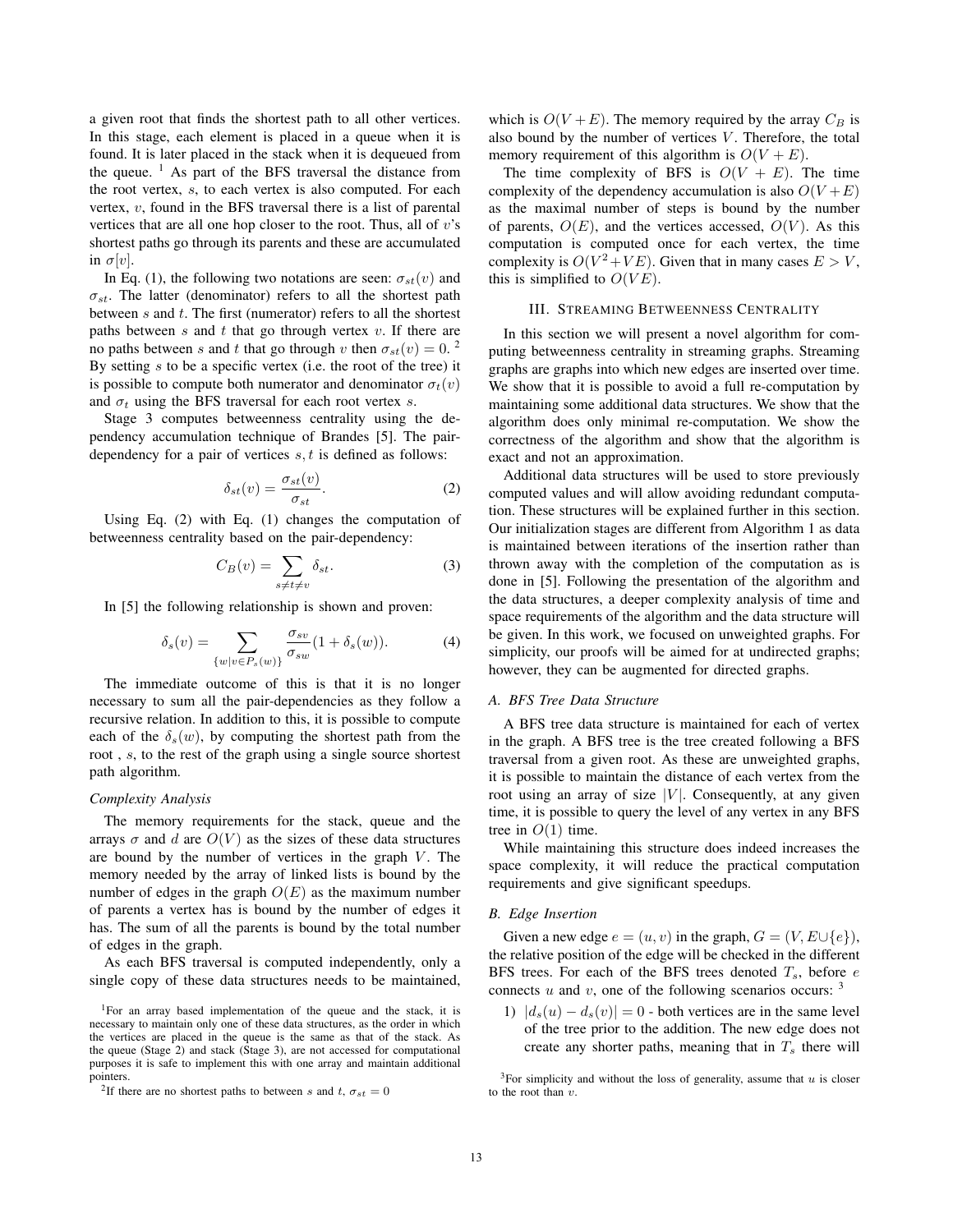Figure 1. Insertion of edge  $e = (u, v)$  connects two vertices that are on the same level in the BFS tree of root s.



Figure 2. Insertion of edge  $e = (u, v)$  connects two vertices that are in adjacent levels in BFS tree of root s. The new edge does not cause any vertex to change its position in the given BFS tree.



be no updates of betweenness centrality. This is denoted in Fig. 1.

- 2)  $|d_s(u) d_s(v)| = 1$  the vertices are in adjacent levels prior to the addition.  $d_s(v) = d_s(u) + 1$ . This is denoted in Fig. 2.
- 3)  $|d_s(u) d_s(v)| \geq 2$  the vertices are not in adjacent levels prior to the addition.  $d_s(v) = d_s(u) + \beta$ ,  $\beta \ge 2$ . This is denoted in Fig. 3.
- 4)  $(|d_s(u) d_s(v)| = \infty) \wedge (d_s(v) < |V| \vee d_s(u) < |V|)$  the vertices do not have a path to each other prior to the addition of the edge. For undirected graphs this means

that two components are about to be connected. This is denoted in Fig. 4.

These scenarios will be explained in the following sub sections.

# *C. Same Level Insertion*

In this subsection we show that the insertion of an edge between vertices in the same level of a give BFS tree, as depicted in Fig. 1, does not require an any additional computation.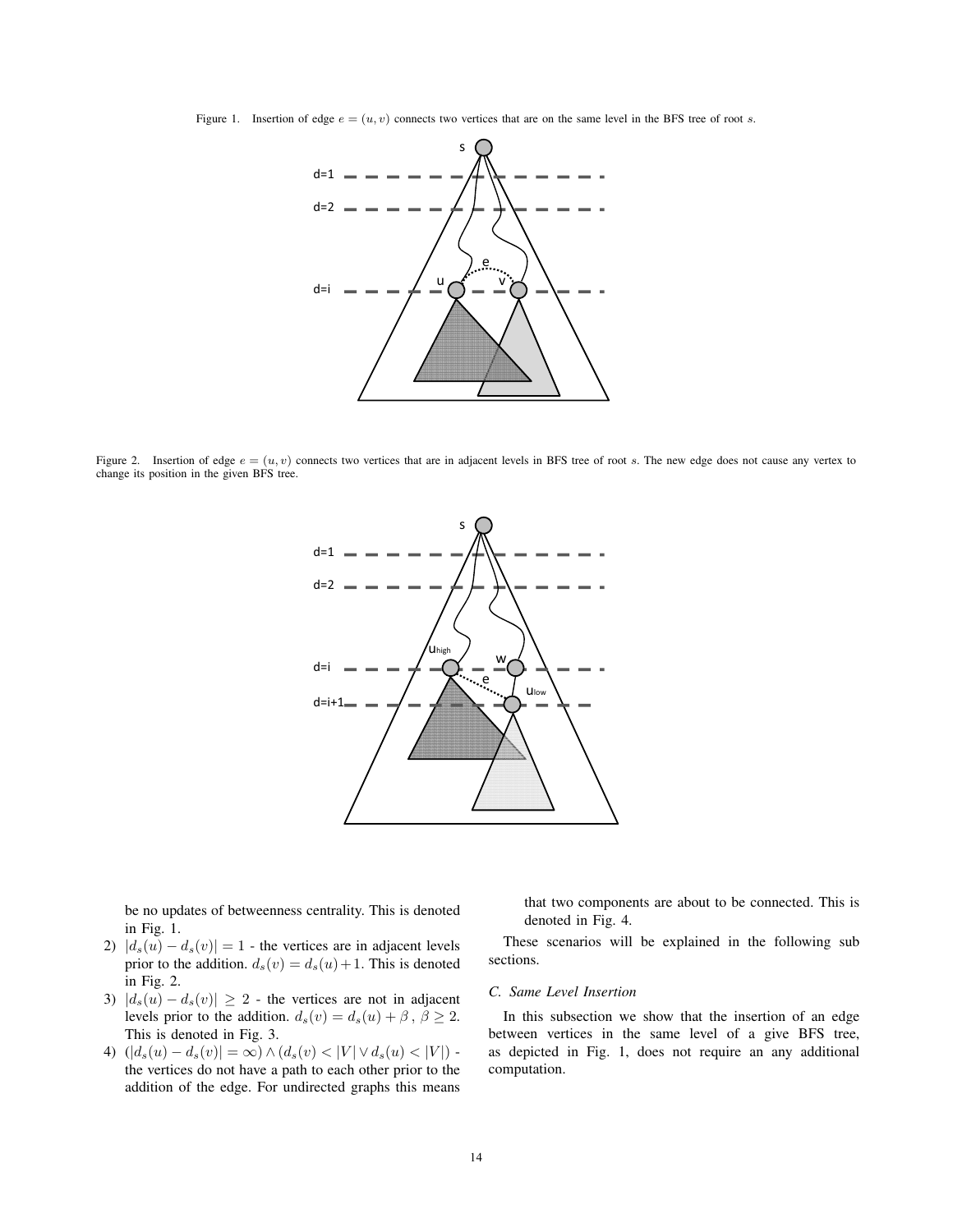Figure 3. Insertion of edge  $e = (u, v)$  connects two vertices that are not adjacent to each other in the BFS tree of root s. In the simplest case only one vertex is moved (pulled up),  $v$ . For other scenarios an entire subtree moves as can be seen in (b).



(a) Before edge insertion.



(b) After edge insertion.  $v$  has moved closer to the root of the tree. Consequently, additional vertices might be pulled up.

Figure 4. Insertion of the edge  $e = (u, v)$  connects two connected components. The BFS tree of s is connected to vertex u and is not connected to vertex  $v$ .



(a) Before edge insertion.



(b) After edge insertion. Note the all the shortest paths between vertices in the two connected components go through e.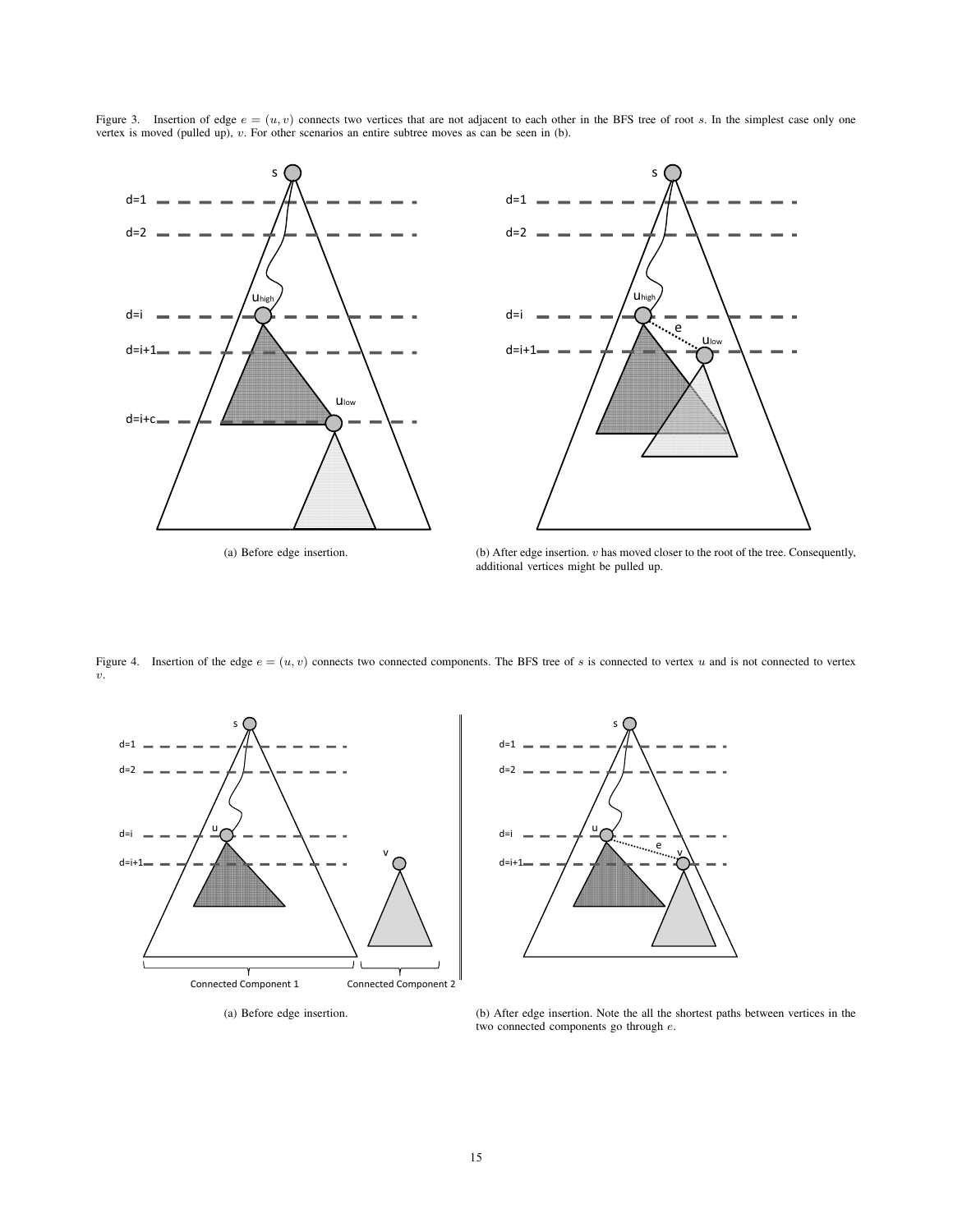**Lemma 1.** *Given an edge*  $e = (u, v)$  *such that*  $d_s(u) = d_s(v)$ *, no shortest paths go through* e*.*

Proof 1. *Assume by contradiction that for some vertex* w *there is a shortest path between* s *and* w *that goes through* e*. This path is denoted by vertices*  $p_1, p_2, ..., p_u, p_v, ..., p_w$ *. Obviously,* v has a path to s as well, this path is denoted by  $\hat{p}_1, \hat{p}_2, ..., p_v$ . *By creating an alternate path*  $\hat{p}_1, \hat{p}_2, ..., p_v, ..., p_w$  *we have created a shorter path in contradiction with the assumption.*

Lemma 2. *The BFS structure is maintained and betweenness centrality is updated correctly when a new edge connects vertices in the same level.*

Proof 2. *Following Lemma 1, no new shortest paths are created; therefore, the BFS structure is maintained and there is no change in the betweenness centrality in the given BFS tree.*

Consequently, for edges that connect vertices that are in the same level of the BFS structure, no computation needs to be done.

#### *D. Adjacent Level Insertion*

In this subsection we present the algorithm for inserting a new edge between vertices that are in adjacent levels of a given tree with root s, as is depicted in Fig. 2. We denote  $u_{high} = u$  and  $u_{low} = v$  for this scenario. The BFS tree of s does not change due to the insertion. Prior to the insertion  $d(u_{low}) = d(u_{high}) + 1$ . This is still correct after the insertion. While new shorter paths have been created, the distance for all the vertices in the tree stay the same. However, the number of shortest paths going between the root and some of the vertices will change.

The pseudo-code for the new algorithm can be found in Algorithm 2. The justification for the pseudo code made will be presented in the following Lemmas.

**Lemma 3.** *Given vertex*  $u_{low}$ *, the only vertices that will have new shortest paths from the root,* s*, are the vertices found in the BFS subtree starting at*  $u_{low}$  *in s's BFS tree. The BFS traversal starting at*  $u_{low}$  *can only move down s's BFS tree.* 

**Definition 1.**  $\hat{\sigma}_s(v)$  *is the new number of shortest paths to v.* 

In Stage 1 of Algorithm 2  $\hat{\sigma}_s(v) \leftarrow \sigma_s(v)$ . After Stage 1,  $\hat{\sigma}_s(v)$  is updated if there are new paths, otherwise it remains unchanged. The number of new paths will be maintained in the array  $dP$ , where  $dP[v]$  is the number of new shortest paths to v.

**Definition 2.**  $\hat{\delta}_s(v)$  *is the new accumulative sum for vertex v.* 

In the beginning of Stage 3,  $\hat{\delta}_s(v)$  is initialized to zero for all vertices.

Proof 3. *Assume by contradiction that some vertex* w *has a shortest path to the root, s, through*  $u_{low}$  *and that* w *is not found in a BFS traversal starting at* v*. Because* w *has a shortest path to the root via*  $u_{low}$  *it has some ancestral*  Algorithm 2: Insertion of a new edge in a specific BFS tree where the vertices are in adjacent levels prior to the insertion.

Stage 1 - local initilization  $Q_{BFS} \leftarrow$  empty queue;<br>for level  $\ell$ , 1 to  $V$  de for  $level \leftarrow 1\,to V$ do  $|Q[level] \leftarrow$  empty queue;  $dP[v] \leftarrow 0, v \in \forall V;$  $t[v] \leftarrow$  Not-Touched,  $v \in \forall V$ ;  $\hat{\sigma}[v] \leftarrow \sigma[v], v \in \forall V;$ enqueue  $u_{low} \rightarrow Q[d[u_{low}]]$ ; enqueue  $u_{low} \rightarrow Q_{BFS}$ ;  $t[u_{low}] \leftarrow$  Down;  $dP[u_{low}] \leftarrow \sigma[u_{high}];$  $\hat{\sigma}[u_{low}] \leftarrow \hat{\sigma}[u_{low}] + dP[u_{low}];$ Stage 2 - BFS traversal starting at  $u_{low}$ while Q *not empty* do dequeue  $v \leftarrow Q$ ; for *all neighbor* w *of* v do if  $d[w] = (d[v] + 1)$  then if  $t[w] = Not-Touched$  then enqueue  $w \rightarrow Q_{BFS}$ ; enqueue  $w \to Q[d[w]]$ ;  $t[w] \leftarrow$  Down;  $d[w] \leftarrow d[v] + 1;$  $dP[w] \leftarrow dP[v]$ ; else  $\left| dP[w] \leftarrow dP[w] + dP[v];$  $\hat{\sigma}[w] \leftarrow \hat{\sigma}[w] + dP[v];$ 

Stage 3 - modified dependency accumulation  $\delta[v] \leftarrow 0, v \in \forall V$ ; level  $\leftarrow V$ ;

$$
\delta[v] \leftarrow 0, v \in \forall V; level \leftarrow V;
$$
\nwhile *level* > 0 do\nwhile *Q*[level] not empty do\n dequeue  $w \leftarrow Q$ [level];\n for all  $v \in P[w]$  do\n if  $t[v] = Not-Touched$  then\n enqueue  $v \rightarrow Q$ [level - 1];\n  $t[v] \leftarrow Up;$ \n
$$
\hat{\delta}[v] \leftarrow \hat{\delta}[v] \leftarrow \hat{\delta}[v];
$$
\n
$$
\hat{\delta}[v] \leftarrow \hat{\delta}[v] + \frac{\hat{\sigma}[v]}{\hat{\sigma}[w]}(1 + \hat{\delta}[w]);
$$
\n if  $t[v] = Up \land (v \neq u_{high} \lor w \neq u_{low})$  then\n 
$$
\hat{\delta}[v] \leftarrow \hat{\delta}[v] - \frac{\sigma[v]}{\sigma[w]}(1 + \delta[w]);
$$
\n if  $w \neq r$  then\n 
$$
\hat{\delta}[v] \leftarrow \hat{\delta}[w] \leftarrow C_B[w] + \hat{\delta}[w] - \delta[w];
$$
\n level  $\leftarrow level - 1;$ \n
$$
\sigma[v] \leftarrow \hat{\sigma}[v], v \in \forall V;
$$
\nfor  $v \in V$  do\n if  $t[v] \neq Not-Touched$  then\n 
$$
\hat{\delta}[v] \leftarrow \hat{\delta}[v], v \in \forall V
$$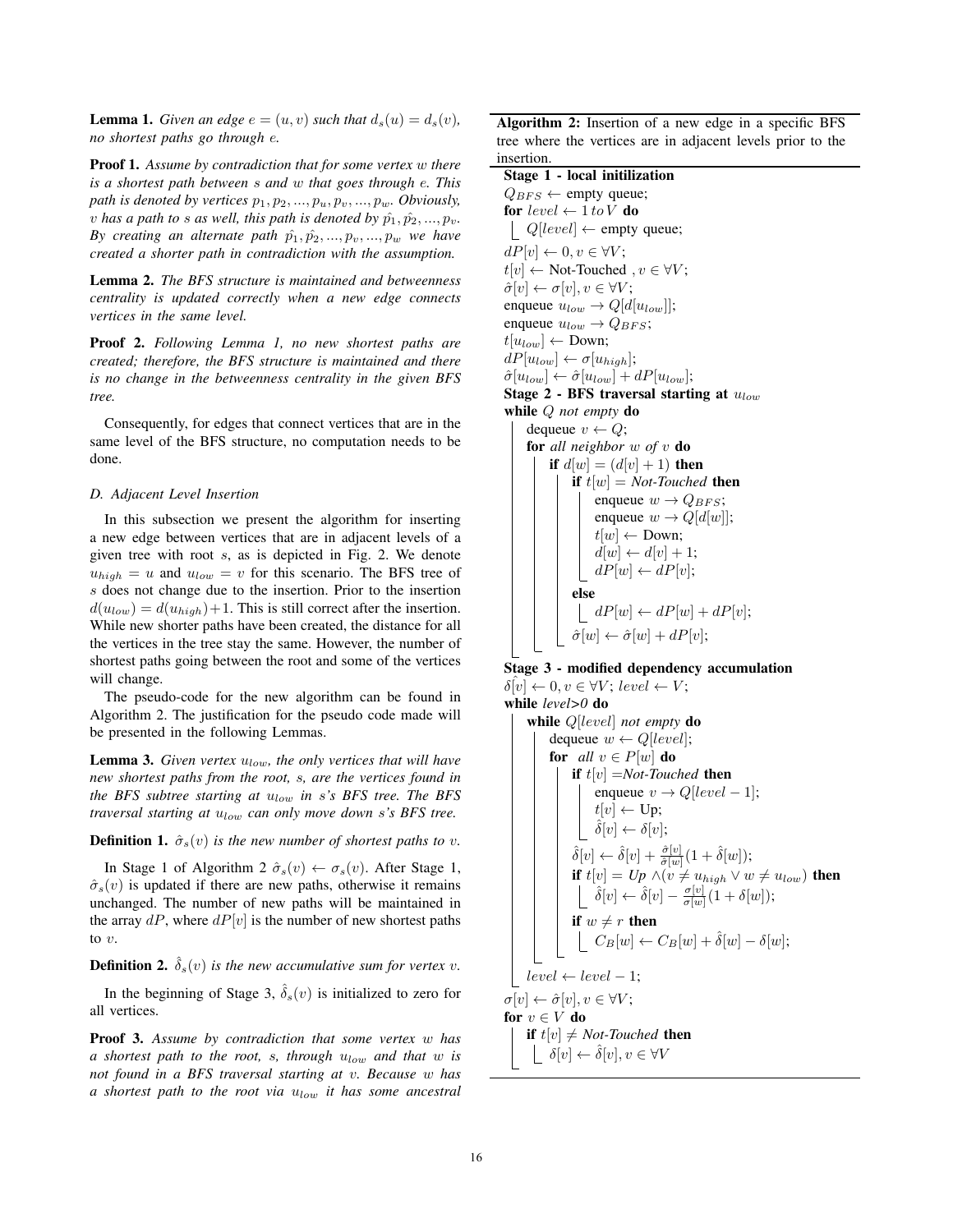*path to*  $u_{low}$ *. However, this path will be found during the BFS traversal in contradiction to the assumption.*

Corollary 1. *If the number of shortest paths from the root to* <sup>u</sup>low *has changed, the vertices that are affected from this change are those in the BFS subtree beginning at*  $u_{low}$ *. All vertices above*  $u_{low}$  *are not affected as they don't have any shortest paths to s via*  $u_{low}$ *.* 

**Lemma 4.** *Given the newly inserted edge and that*  $d[u_{low}] =$  $d[u_{high}] + 1$  *prior to the insertion, the only vertices that will have a change in the number of shortest paths to the root are those found in the BFS subtree starting at* v*.*

Proof 4. *The insertion of the edge does not add any shortest paths from the root to vertex* <sup>u</sup>high*. However,* <sup>u</sup>low *has new paths to the root through* <sup>u</sup>high*. Following Lemma 3 and Corollary 1 it is clear that the only vertices that need to be updated are those in the BFS traversal starting at*  $u_{low}$ *.* 

Corollary 2. *If the number of shortest paths to the root has changed for a vertex* w *then for all*  $v \in P[w], \delta[v]$  *of vertex* v *needs to be updated. We denote these changes using*  $\hat{\delta}[v]$ 

The immediate result of Corollary 2 is that any vertex that is on an ancestral path from a vertex that has had a change in its  $\sigma$  value will also have a change in its  $\delta$  value. It is apparent that there are vertices that are not in discovered in the BFS traversal whose  $\delta$  values need to be updated as one of their children had an update in either its  $\delta$  or  $\sigma$  value. These vertices are found in the dependency accumulation using the parent lists.

The stack in Algorithm 1 ensures a vertex is not accessed until all vertices in the level below it have been accessed. We note, that unlike the algorithm by Brandes which used a stack for the dependency accumulation, we maintain a queue for each level. This has the following benefits: 1) Allows enqueueing newly discovered vertices (by way of the parent lists) to the adjacent queue in the inverse traversal. This cannot be done using the stack. 2) Ensures that all vertices in a level are accessed before moving on to the next level as is required.

Computation of  $\delta[v]$  is based on the computation of  $\delta[v]$ with one minor modification, which will be explained briefly. This modification is that  $\hat{\sigma}$  is used instead of  $\sigma$ . As  $\delta[v]$ contains the new and correct value of the dependency accumulation,  $\delta[v]$  is no longer needed and should be removed from the centrality value. Thus:

$$
C_B[v] \leftarrow C_B[v] + \hat{\delta}[v] - \delta[v]. \tag{5}
$$

The difference in the computation of  $\hat{\delta}[v]$  versus  $\delta[v]$  is for the vertices that are found during the traversal up the tree. For these vertices only partial recomputation of the dependency accumulation might be needed as some of these vertices might have adjacent (one level below) vertices that have not been impacted by the insertion. For such vertices,  $\delta[v] \leftarrow \delta[v]$  is set initially. Within the value of  $\delta[v]$  are all the dependency accumulations made due to vertices in the adjacent level with v as a parent. These values need to be removed based on the

previous values of  $\sigma$  and  $\delta$  as can be seen in:

$$
\hat{\delta}[v] \leftarrow \hat{\delta}[v] - \frac{\sigma[v]}{\sigma[w]}(1 + \delta[w]). \tag{6}
$$

All of the observations have been placed in the pseudo-code of Algorithm 2.

Lemma 5. *The BFS structure is maintained and betweenness centrality is updated correctly when a newly inserted edge connects vertices in adjacent levels.*

Proof 5. *In Lemmas 3 and 4 we show that the shortest path count is maintained. As there are no vertices that move in the BFS tree following the insertion, the BFS structure is maintained. Based on Eq. (5) and Lemma 2 the betweeness centrality metric is update correctly.*

#### *E. Non-Adjacent Level Insertion*

This subsection presents the modifications needed for updating the BFS tree for the insertion of a new edge. Similar to the last section, we denote  $u_{high} = u$  and  $u_{low} = v$ . In this subsection we show how to make updates to the BFS when the inserted edge connects vertices in non adjacent levels. An example of such a tree can be seen in Fig. 3. Fig. 3 (a) shows the BFS tree prior to the insertion. Fig. 3 (b) shows the BFS tree after the insertion.

As can be seen, the BFS tree changes (at least in one place) as the vertex  $u_{low}$  is pulled-up the tree due to the distance between the vertices prior to the insertion. Additional vertices might be pulled-up as well, unlike in the adjacent level scenario.

Below we sketch the necessary steps needed for updating the BFS tree, followed by an explanation of how to update betweenness centrality. This subsection will be less formal than the previous one.

Following the insertion of the new edge,  $e = (u_{high}, u_{low})$ , we know for a fact that the vertex  $u_{low}$  will move up the tree and will be one level below  $u_{high}$ . As a consequence of this pull-up, additional vertices might be pulled-up as well. For all neighbors of  $u_{low}$  we will check if a new shortest path has been creating due to the pulling up of  $u_{low}$ .

For immediate neighbors of  $u_{low}$ , there are two obvious options: they will be moved up, or they will stay as they are. For both of these scenarios, they will be placed in a BFS-like queue.

After the pull-up, all neighbors of vertices in the queue need to be tested. This is an immediate consequence of the fact that there are new shortest paths to some of the vertices. For all vertices in the queue, except for  $u_{low}$ , there is a third scenario: the neighboring vertex will stay in its place and will not be placed in the queue as it is not affected from other pull-ups.

When the BFS-like stage has been completed, the dependency accumulation begins. The difference between dependency accumulation for this scenario and the Adjacent Level scenario is that for some vertices that have stayed in their level in the BFS tree, the number of neighbors they have in the following level has been reduced. Using Eq. (6) fixes this.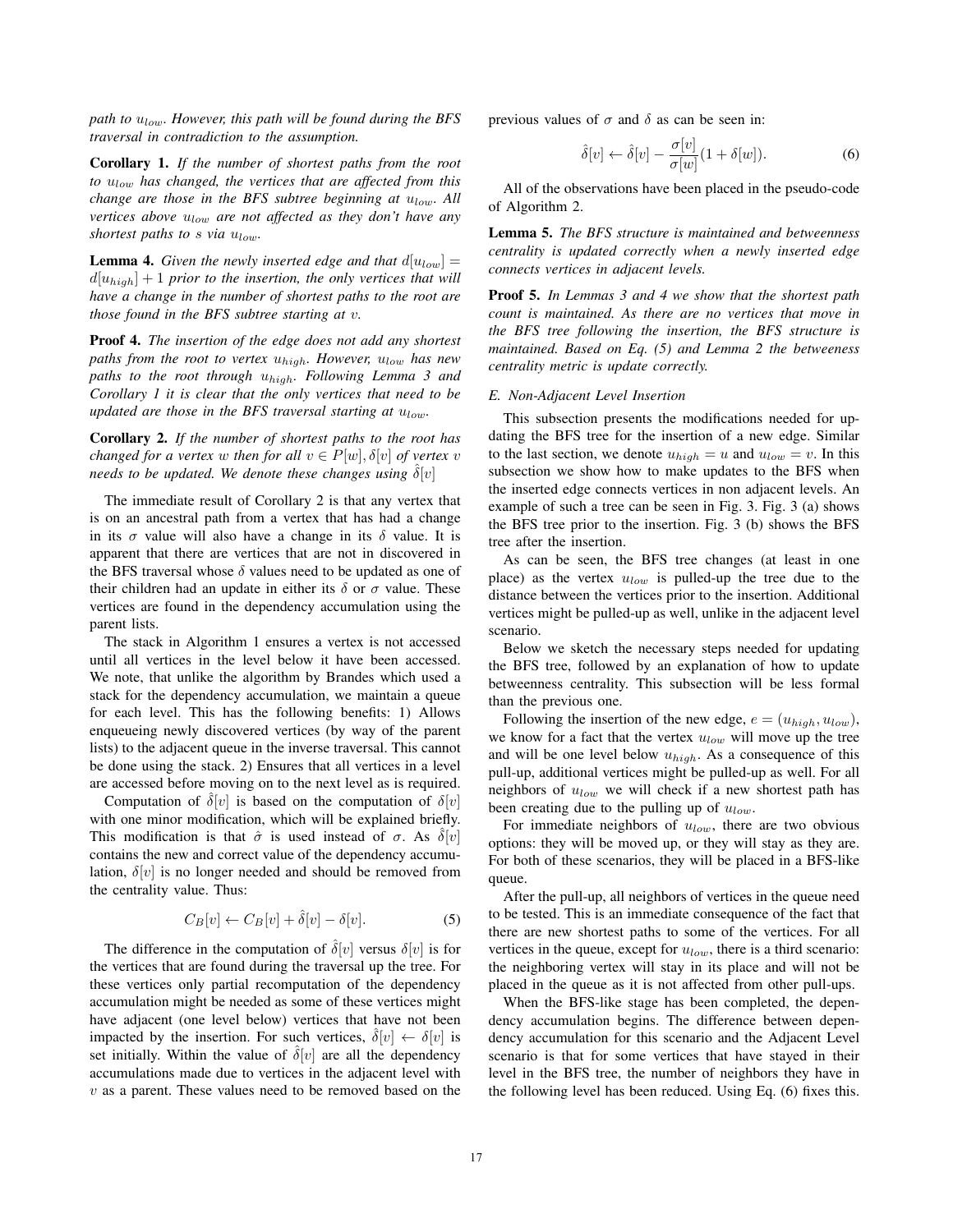# *F. Insertion Connects Two Components*

The newly inserted edge  $(u, v)$  connects two different connected components  $C_1$  and  $C_2$ , see Fig. 4. Assume that  $u \in C_1$  and  $v \in C_2$ . As the new edge connects two different connected components, it is safe to state that there are no additional edges between any vertices  $(c_1, c_2)$  such that  $c_1 \in C_1$ and  $c_2 \in C_2$ .

Without the loss of generality and for simplicity, consider all the BFS trees of the vertices in  $C_1$ . It will become apparent that the same explanations holds for all the vertices of  $C_2$  as well.

Given root  $s \in C_1$ , no new shortest paths to other vertices in  $C_1$  are created following the insertion of the edge. It is, therefore, not necessary to begin the BFS traversal at  $s$  as the BFS tree to all the vertices in  $C_1$  will remain unchanged. Instead, it is possible to start the BFS traversal from vertex  $v$ . Vertex  $v$  will be initialized in the following manner :  $\sigma[v] \leftarrow \sigma[u]$ , as all the paths between s and v go through  $u$ . In subsection III-D, we show that the scenario explained here is an instance of the adjacent level scenario.

Following the completion of the BFS traversal, the dependency accumulation is computed all the way back to v.

At this point  $\delta[u] \leftarrow \delta[u] + \delta[v]$  is modified as there are new paths going through u. As  $\delta[u]$  has been updated, it is necessary to update all of  $u$ 's parents using the dependency accumulation concept. This too is explained in subsection III-D.

#### *G. Complexity Analysis*

In this subsection we discuss both the work and storage complexity of the new algorithm. For each BFS tree, one of the four scenarios occurs upon insertion. The upper bound complexity for connecting components, adjacent level insertion, and non-adjacent level insertion is similar to the one given by Brandes [5],  $O(V + E)$ . This includes both the BFS traversal and the dependency accumulation which are similar to the static graph version.

As there are  $V$  vertices, the upper bound on the complexity of the insertion is  $O(V^2 + VE)$  similar to the one given by Brandes. While the upper bounds of both algorithms is the same, we will see in the next section that the new algorithm offers a substantial speedup in practice.

As for the storage complexity, as it is necessary to maintain the BFS trees, a total of  $O(V + E)$  memory is needed for each tree. This includes the distance from the root, number of shortest paths to the root and the parent lists for each vertex. In addition to this,  $O(V + E)$  is used in the update process (the updated data is no longer needed upon completion of the reverse accumulation). The upper bound on the memory is  $O(V^2 + VE)$ .

In summary, we have shown an algorithm with a work complexity of  $O(V^2+VE)$  and storage complexity of  $O(V^2+$  $VE$ ).

# IV. RESULTS

In this section we show speedups of the new streaming algorithm against the static algorithm. The algorithm is tested using three types of graph: 1) Erdös-Rènyi [13][14] random graphs, 2) Recursive Matrix (R-MAT) [9] random graphs, and 3) real social networks taken from [18], [1]. For the simulations we ran on an Intel i7-2600K quad core systems with 16GB of memory. The cores' clock frequency is 3.4GHz. The simulations use a single core as the algorithms are sequential. The L2 and L3 caches are 256KB and 8MB respectively.

The Erdös-Rènyi (ER) model uses a uniform distribution for selecting the edges that will appear in the graph. All edges have the same probability of existing in the graph

R-MAT is a graph generator used to create synthetic scalefree graphs that follow properties found in real-world networks. For simplicity, we present R-MAT using an adjacency matrix. Unlike the ER generator, edges in R-MAT do not have uniform probability of being created. Initially, the adjacency matrix is empty, and edges are added one at a time. For each newly inserted edge, the adjacency matrix is divided into equal-size quadrants where each has a different probability of being selected. One of the quadrants is selected using a random number generator. This quadrant is recursively subdivided into smaller equal-size quadrants from which the next random selection is made. This process is repeated until each quadrant contains only a single element in the adjacency matrix. The last round randomly selects a single element and creates the corresponding edge. The probabilities assigned to the quadrants are designated a, b, c, and d. If  $a = b = c = d = 0.25$ , then RMAT generator will generate an ER graph.

In Albert *et al.* [2] the authors present the small-world phenomena which states the distance between two vertices in the graph is a small number of hops away. Barabasi *et al.* [4] show that the edge distribution follows a power law. In Broder *et al.* [6] the authors show that World Wide Web (WWW) has one huge connected component that contains 90% of the vertices in the graph. The work of Leskovec *et al.* [18] confirmed that many real world networks have these properties.

## *A. Synthetic Graphs*

In this subsection we present results of the new algorithm on ER and R-MAT generated graphs. In our tests we created graphs in which the vertex count is a power of 2. We denote this power as the scale. The scales that are tested range from 10 to 14. An edge factor (average number of edges per vertex) of 8 to 32 is checked for each scale size. For each scale and edge factor, 100 different graphs are tested and timed. The speedups in the figures are of the average times. The ordinate denotes speedup and the abscissa denotes the edge factor.

As can be seen in Fig. IV (a), the speedups of the new algorithm for random graphs are considerable despite the same upper bound complexity. This is because redundant computations are avoided for all the insertion scenarios.

In Fig. IV (b) the speedups for R-MAT graphs are presented. While the speedups for the R-MAT graph are not as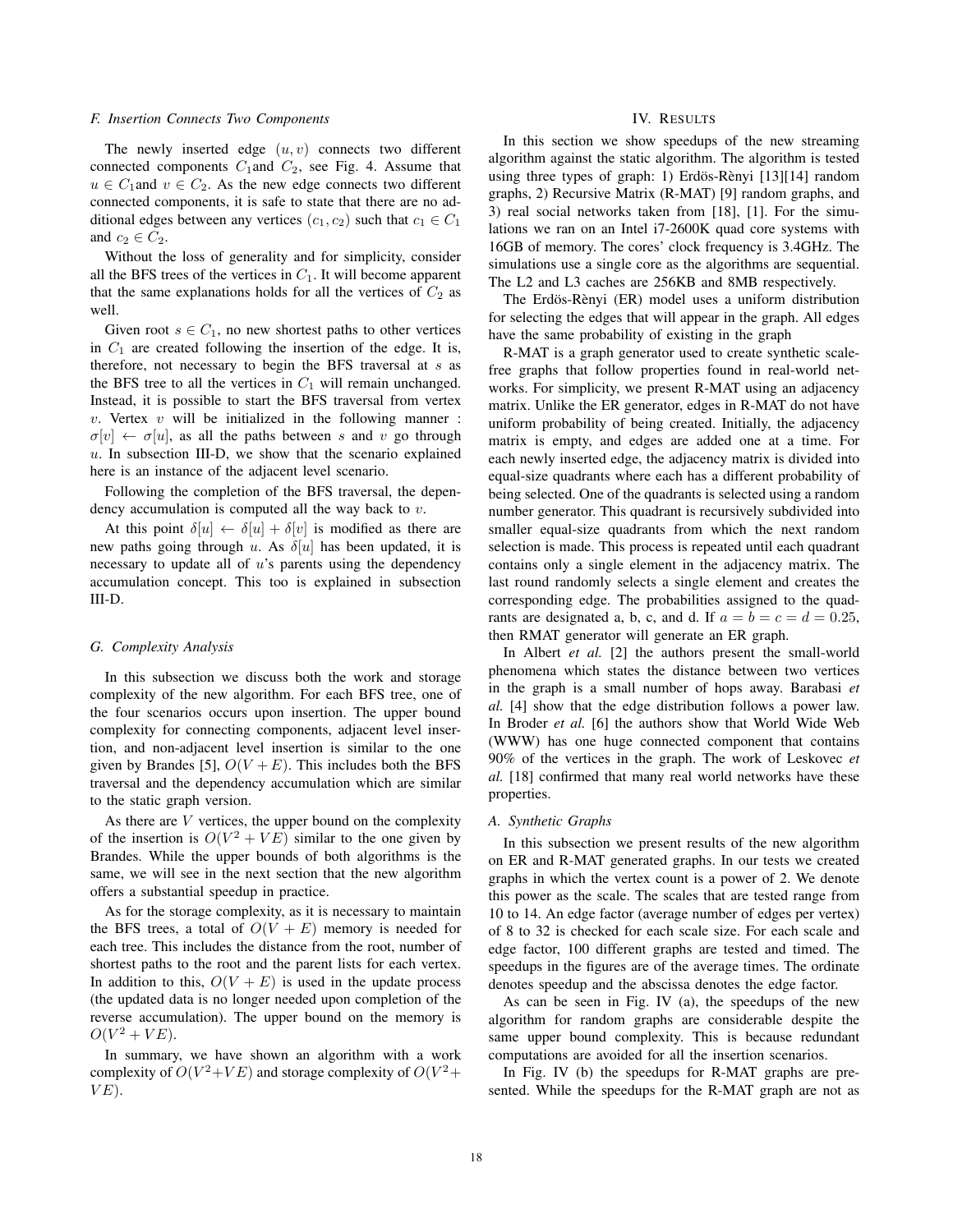

(a) Speedup of the streaming algorithm for Erdös-Rènyi sparse graphs. (b) Speedup of the streaming algorithm for R-MAT sparse graphs. Figure 5. Speedup of the new streaming algorithm versus doing a full recompute for sparse synthetic graphs.



(a) Speedup of the streaming algorithm for Erdös-Rènyi dense graphs. (b) Speedup of the streaming algorithm for R-MAT dense graphs. Figure 6. Speedup of the new streaming algorithm versus doing a full recompute for dense synthetic graphs.

considerable as those for ER graphs, it is worth noting that R-MAT graphs have a different structure than ER and in many cases are more challenging. Also, the variance in the speedups between the different edge factors is significantly smaller for R-MAT graphs.

For both ER and R-MAT graphs we measure the performance for dense graph insertions as well. We use graphs with density of 5% to 90% with intervals of 5%. The speedups can be seen in Figure IV. Initially when the graphs are still relatively sparse, the speedup of the new algorithm gradually increases. At some point, the graph becomes better connected such that more edges need to be traversed for both the BFS and the dependency accumulation. From this point onwards, the speedups gradually decrease. However, the densification

offers an additional benefit - the effective(average) diameter decreases. The benefit from this is that for many of the trees, no re-computation is needed as the newly inserted edge connects vertices that are in the same level. For both the ER graphs in Figure IV (a) and the R-MAT graphs in Figure IV (b), when the graph density goes above 55%-60% the speedups come down. However, the speedups stay in the 2-digit region of  $12X - 18X$ .

# *B. Real graph*

For real social networks, we used five collaboration networks supplied by Leskovc *et al.* [18] and his software [1]. Using terminology defined in [18], the effective diameter is defined as the 90th percentile distance of all the vertices.

The networks that were used are collaboration networks for